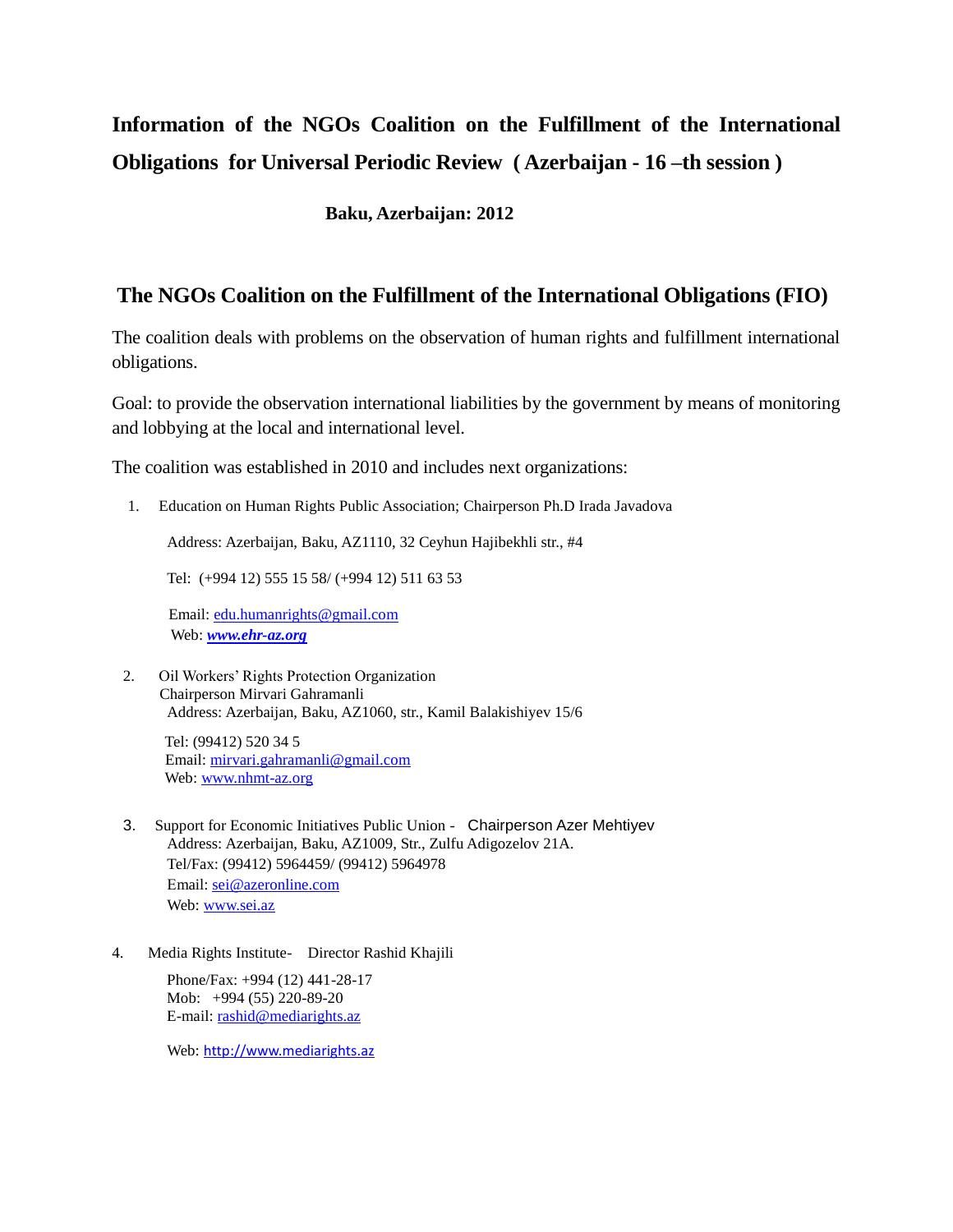#### **TABLE OF CONTENTS**

| The right to life, liberty and security                   | $\overline{4}$ |
|-----------------------------------------------------------|----------------|
| The prohibition of cruel treatment                        | 4              |
| The right to freedom                                      | 5              |
| The right to a nationality                                | 6              |
| The right to own property                                 | 7              |
| The right to freedom of thought                           | 9              |
| The right to freedom of peaceful assembly and association | 10             |
| The right to a standard of living                         | 11             |
| The inadmissibility of discrimination                     | 12             |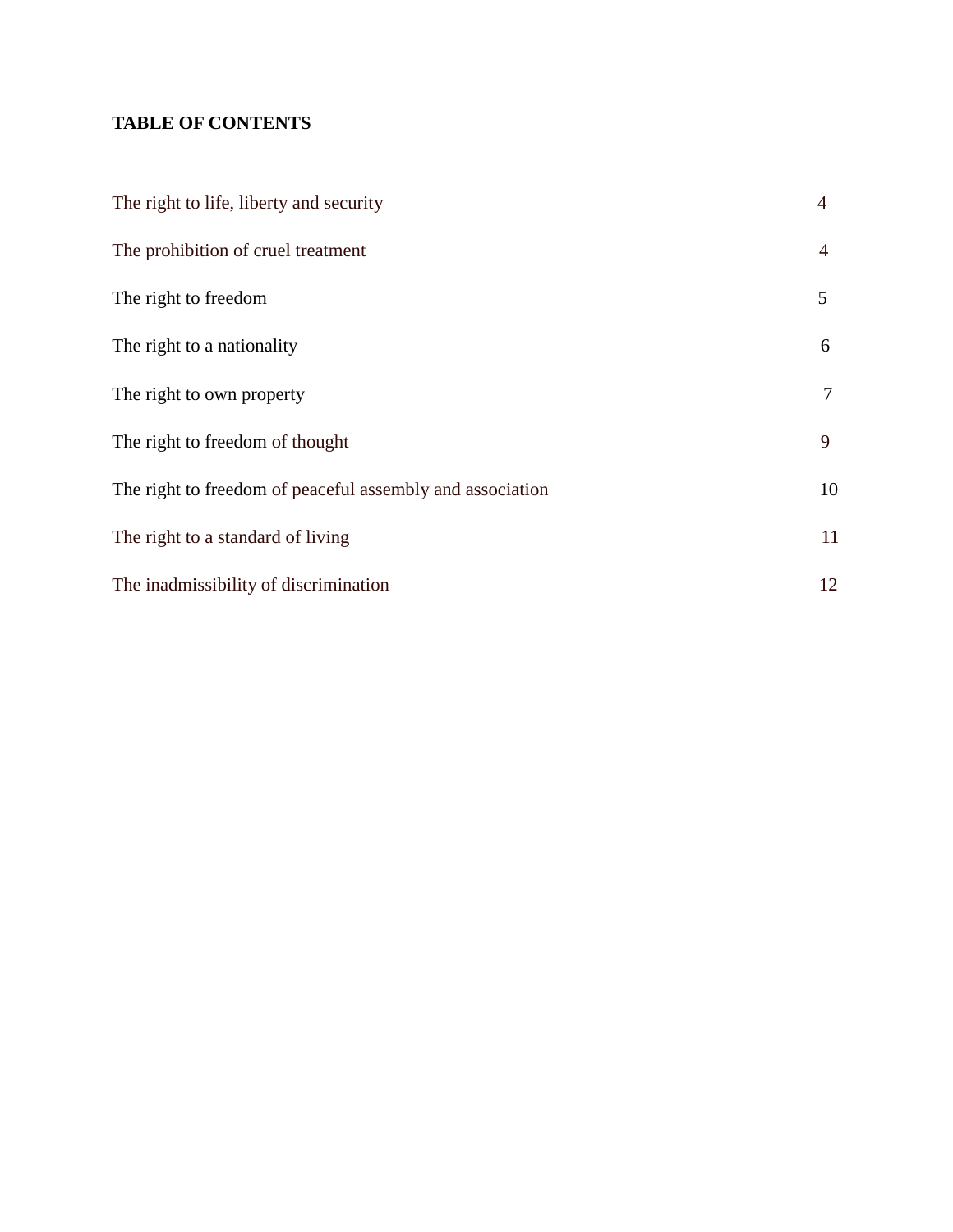## **Paragraph 1.**

**Article 3.** Everyone has the right to life, liberty and security of person.

**Article 12.** No one shall be subjected to arbitrary interference with his privacy, family, home or correspondence, nor to attacks upon his honor and reputation. Everyone has the right to the protection of the law against such interference or attacks.

**1.** According to Article 32 of the Republic of Azerbaijan everyone has the right for personal immunity. It is not allowed to obtain, keep, use and disseminate information about a person's private life without his or her consent. No one may be subjected to being followed, videotaped or photographed, tape recorded or subjected to other similar actions without his or her consent save activities in cases prescribed by law.

**2.** Education on Human Rights Public Association mentions that inspite of the national legislation ensures security of person and prohibits usage and spreading information about private life without any consent of this person, many people have suffered from spreading information (their photos and videos taken secretly) about their private life on mass media, internet sites. Though video or photo shooting, voice recording and such kind of activities without persons consent are prohibited.

**3.** For example, Xadija Ismayilova, well-known journalist (radio "Azadlig") have been repeatedly blackmailed, because she investigated business interests of the persons which worked in the upper government bodies. Furthermore secret cell assembled to her apartment, her private relations received to the ribbon and it has been broadcasted in the Internet.

**4.** The journalist of "Azadlig" newspaper, Azar Ahmadov has also met pressures like Xadija Ismayilova (his images were broadcast on Lider TV) .

**5.** Moreover, some human rights defenders, Ilham Amiraslanov, Taleh Xasmammadov, Mirabad Rzayev, Bakhtiyar Mammadov, Vidadi Isgandarov arrested because of their open thoughts.

For more information, please see the links:

<http://www.news.az/articles/society/56705>

<http://www.hrw.org/world-report-2012/world-report-2012-azerbaijan>

### **Paragraph 2.**

**Article 5.** No one shall be subjected to torture or to cruel, inhuman or degrading treatment or punishment.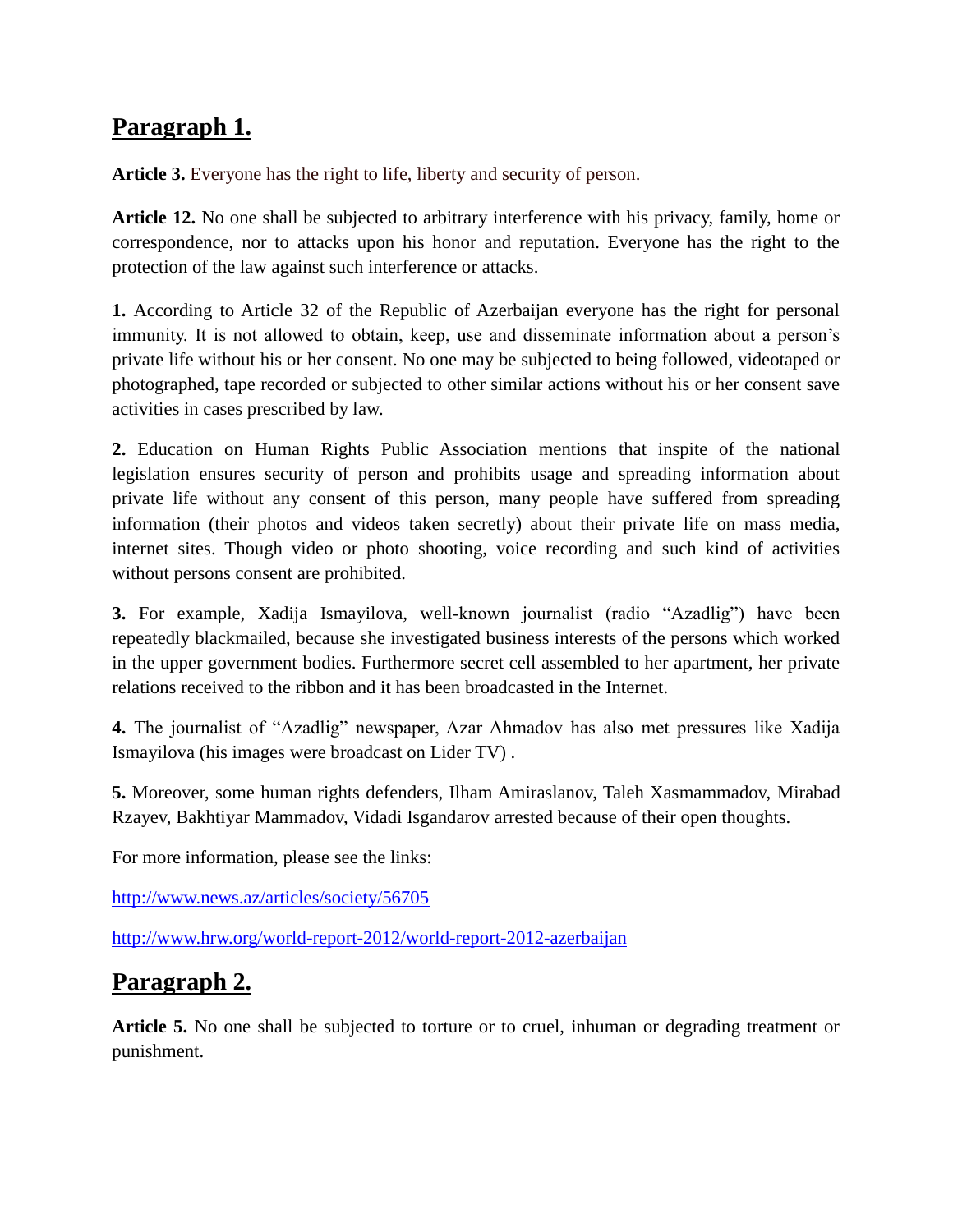**6.** Article 46 of the Constitution of the Republic of Azerbaijan defines that nobody must be subject to tortures and torment, treatment or punishment humiliating the dignity of human beings. Medical, scientific and other experiments must not be carried out on any person without his/her consent.

**7.** However the prisoners are suffering from social problems in penitentiaries like corruption, bribery, physical and mental torture against them. In cases when they complaint about these willfulnes they again face a variety of threats and pressures. They meet psychological pressures and are forced to refuse their signature in complaints.

**8.** For instance, while EHR PA monitored 14th prison it was known that the prisoners kept there were deprived from the rights mentioned both in international and national legislation. Bribes are required from prisoners for using bathroom, barber, for opportunities to meet their families. Rahim Cafarov more than 3 months and Tural Huseynov more than 11 months were kept in carser. Bakhtiyar Hajiyev who is considered political prisoner by national and international human rights organizations and human rights defenders was subject to torture,evil and degrading,discriminatory treatment by the chief of the prison. In the same prison is detained Vidadi Isgandarov.

In the same prison there is human rights defender Vidadi Iskandarov.

## **Paragraph 3.**

**Article 13. (1)** Everyone has the right to freedom of movement and residence within the borders of each state.

**9.** According to Article 41 of the Constitution of the Republic of Azerbaijan Everyone has the right for protection of his/her health and for medical care.

**10.** But people who suffer from dialysis are not able to realize their rights of freedom of movement to chooce of residence.

At present, more than 1700 patients who are constantly on dialysis are officially registered. According the Ministry of Health, every year 14 of 100 dialysis patients die.

According Ministry of Health, 22 public branch of dialysis provide service in Azerbaijan at present. 8 of them are located in rural area, 14 branches operate in Baku. Patients who require dialysis usually face difficulties on registration. This restricts their right to freedom of movement and leads to additional expenses.

**11.** EHR regretfully notes that dialysis patient is suffered for being forced to be examined in hospitals where they are registered. For these reasons dialysis patients registered in Baku cannot move other regions for rest or to visit their relatives. Moreover they are considered I group invalid persons and are not provided with job (because it is mentioned in disability card that, not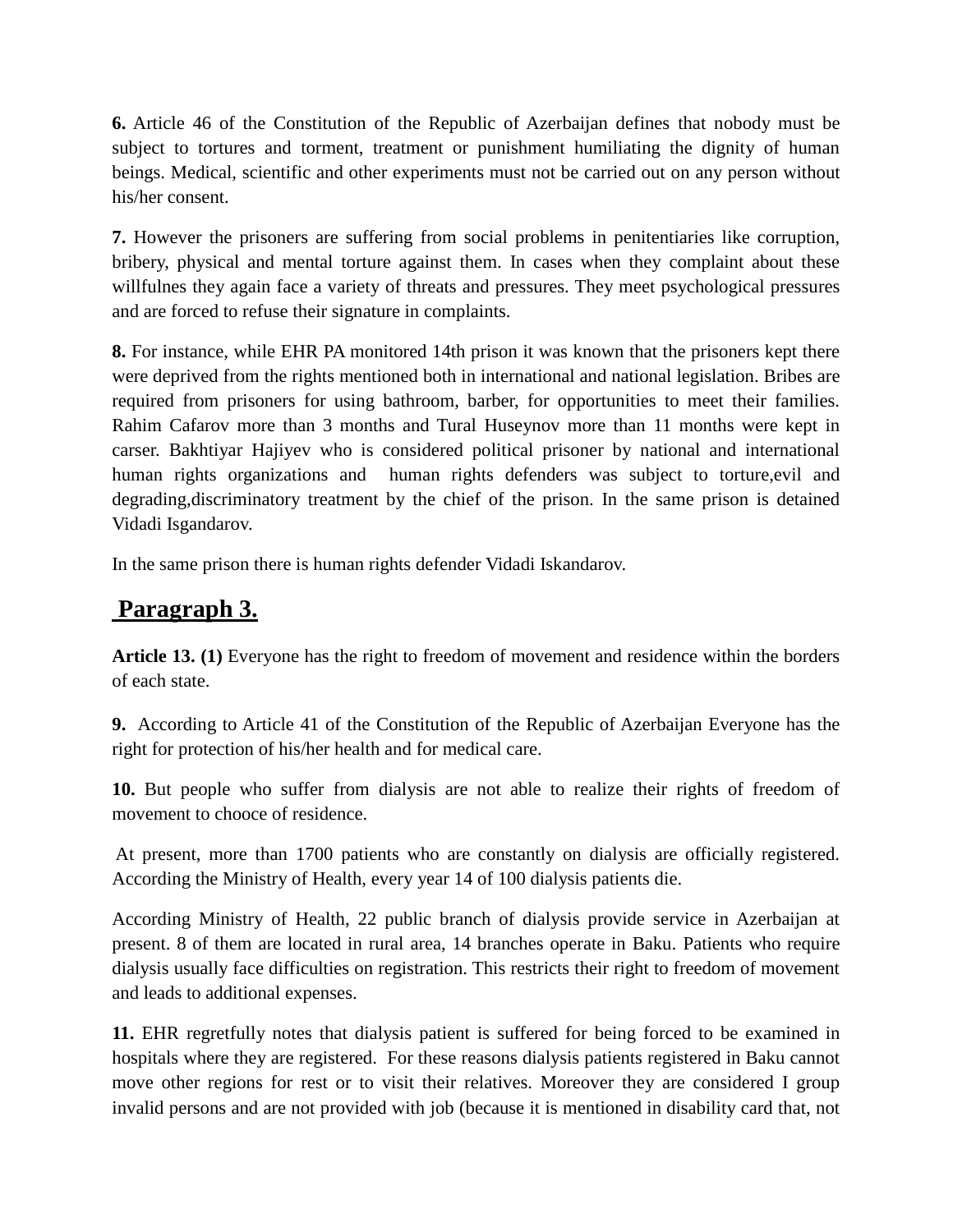to be provided with job). The allowance for them is very low (it is 110 AZN for now) and most of them are living by their relatives support.

As there are no medicine and experienced doctors in prisons, the prisoners suffering from the lack of renal are sentenced to die. But the government doesn"t provide us with the statics. For example, in 2010 in the prison number 7 Samadov Latiph and in 2012 Saphiyev Raphick died from the lack of renal.

#### **Paragraph 4.**

**Article 15(1).** Everyone has the right to a nationality.

**12.** According Article 11 of the "Law on Citizenship" of the republic of Azerbaijan"A person shall acquire the citizenship of the Republic of Azerbaijan in the following cases:

1. when born on the territory of the Republic of Azerbaijan, or born from citizens of the Republic of Azerbaijan;

2. as a consequence of admission to citizenship of the Republic of Azerbaijan;

3. by reasons stipulated by bilateral and multilateral international treaties of the

Republic of Azerbaijan;

4. by other reasons stipulated by the present Law.

**13.** In Article 14 of the same Law it is indicated that Foreign citizens and stateless persons living on the territory of the Republic of Azerbaijan already for 5 years and submitting a document about the knowledge of the state language may be admitted to the citizenship of the Republic of Azerbaijan upon their application in compliance with this Law irrespective of racial and national affiliation, sex, education, language, religious beliefs, political and other convictions, place of residence.

**14.** Althrough there are enough legislative acts regulating the relations with regard to stateless persons, these acts do not define the rules or process of documenting individuals who become stateless after  $1<sup>st</sup>$  January 1992.

**15.** According to the current legislation, since 01 January 1992 stateless persons who have obtained permanent permission to reside in Azerbaijan have been provided with ID documents by the Ministry of Internal Affairs ("MIA").

**16.** At present, neither the MIA nor the SMS accept applications of, or provide documents for, individuals who became stateless after 1992 and do not document them. Even individuals provided with stateless person ID cards by the Ministry of Internal Affairs from 1992 to 2007 are not recognized as stateless persons by SMS.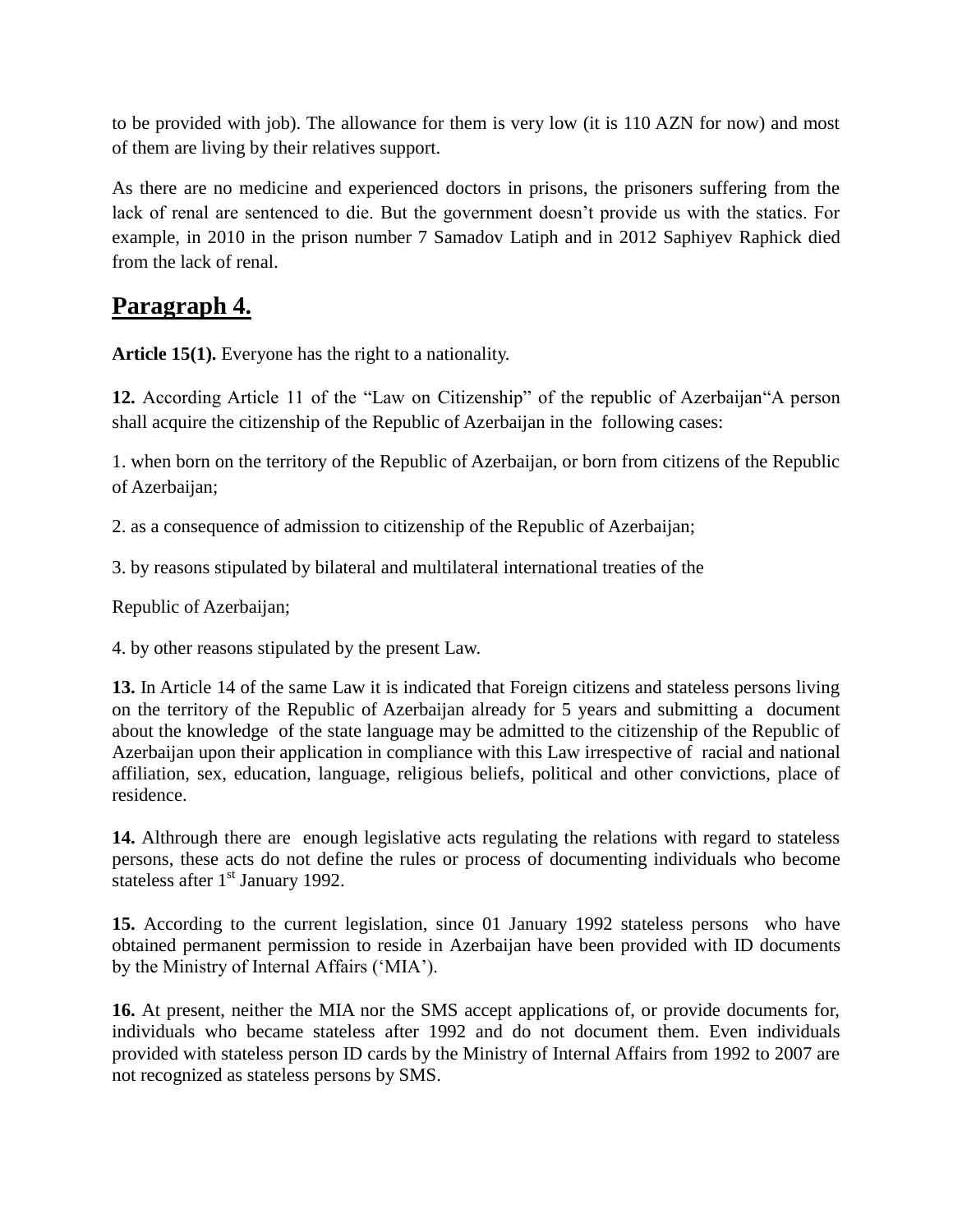**17.** There is currently no formal mechanism for determining statelessness in Azerbaijan. In the absence of a determination procedure, individuals affected by statelessness can be trapped in a legal limbo for years. As they have lost the citizenship of the country in which they were born, these persons are unable to return back to that county.

**18.** Living undocumented or with undefined status deprives a person of many of their rights. Undocumented persons are unable to sign a labor contract or contracts that require the approval of notary, and they cannot use their rights to medical and legal assistance or their right to a pension. In cases when they face coercion and other violations they dare not risk applying to lawenforcement bodies as they live without valid documents. As a result, they gradually become dependent on others and often become victims of various crimes, including human trafficking.

**19.** Iran citizen Mahammad Said who has migrant status, has been deported from the country in spite of his marriage with Azerbaijan citizen and having the young child.

Other 4 foreign citizens has been deported from the country notwithstandig that they have permission for temporary residence and the coutr desicion doesn"t come into force. The right of these people were broke.

#### **Paragraph 5.**

#### **Article 17.**

- (1) Everyone has the right to own property alone as well as in association with others.
- (2) No one shall be arbitrarily deprived of his property.

**20.** Pursuant to Article 29 of the Constitution of the Republic of Azerbaijan Everyone has the right to own property.Neither kind of property has priority. Ownership right including right for private owners is protected by law.

**21.** Although in the national legislation it is indicated that, everyone has property righst, it is one of the most violated rights in Azerbaijan.

**22.** The fact is that nowadays Azerbaijani citizens are being forced (with participation of local executive authorities, with bulldozers) to leave the apartments they live. People suffer a lot from inadequate and low compensation rates, also necessity to leave their houses leaving necessary equipments inside.

**23.** Workers of SOCAR destroyed houses that belong to citizens by use of force and without any warning in **Sulutapa settlement, in Khojahasan district.** Dozens of people were injured as a result of this dispute. Any legal measure was not taken with regard to this event. For more: <http://www.youtube.com/watch?v=EdOg4RzaE4U>

**24.** In accordance with the claim by "Azerneftyagh" oil production plant, a body of SOCAR,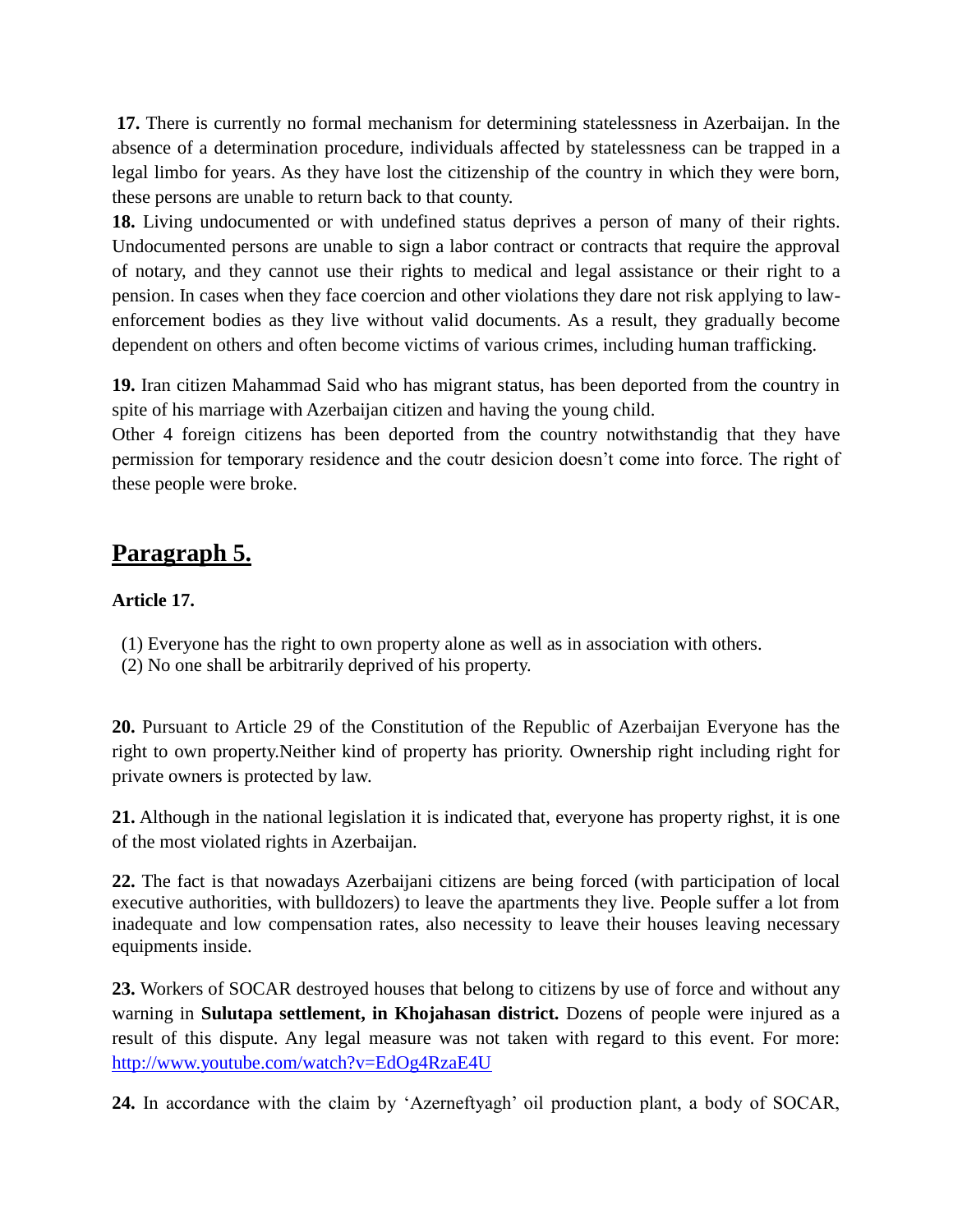Khatai District court decided on destruction of house in settlement of NZS, Ilham Mammadov Street 168. As to the decision, houses have to be destructed by its owners, they are must be emptied, and owners need to pay 100 AZN fine to government. Ground for this decision was identified as oil pipeline of the plant are located in this area. Settler made local protests after warning on destruction of their houses and mass media highlighted this event.

In connection with this, EHR initiative to send more than 300 collective appeal to the Prezident Administration, also EHR has sent statements to the local and international organizations and appeal to the govermental structures and Ombudsman. Also the organization has sent 68 appeal and cassation complaints (Khatai District Court has already adopted resolution about the demolition of buildings of almost 100 families) . As example we can also show the deal of Raphael Rzayev with the "Surakhani Oil Operation" company.

#### <http://www.nrk.no/nyheter/verden/1.8155559>

**25.** Akif Cafarzadeh has been deprived from his property on the basis of false contract.

**26.** Afag Ismayilova has been beaten by executive authority and taken out from her flat enforceably.

**27.** Nina Ivanovna Pavlopa (has sent the appeal to The Europian Court) və Mathis Urs Adrianın also have been deprived from their property rights and enforceably taken out from their flats.

28. According to information by 'Kur' Civil Society Headquarters, more than 20,000 settlement, 110,000 hectares plantation and pasture fields were damaged as a result of floods on Kura and Araz rivers in 2010, according to approximate calculations, over 100,000 people, as well as various agricultural fields, nourishment and household buildings, also educational, religion and health care buildings, and infrastructure gravely suffered.

An important point shall be noted that, at the time of decree no. 197s was signed by Cabinet of Ministers on July 09, 2010, floods were still remaining in majority of the fields that suffered and there was no life there. It was hard to enter the flooded fields, to investigate and clearly identify in which situation the houses are. For this reason, as stated in the decree, construction of 3205 houses, repairing 3222 buildings and restoration of 700 houses could not be exact numbers.

Actual evaluation by the governmental commission started in July-August of 2010, after flooding has stopped. But should be noted with regret that, despite considered by presidential decree of May 19, 2010, the damage done by Kura-Araz river floods has not still been comprehensively and fairly investigated yet.

Despite a long time passed since the floods and abovementioned decree by the Cabinet of Ministers, the issued indicated in the decree were not solved. Many houses in critical conditions still remain even though 3143 houses were built in flooded fields. Compensation provided to people that suffered was not adequate to solve their problems. Although not covering the whole list of damaged houses, numbers that were indicated in decree no. 197s (3222+700=3922) express that minimum 3922 families still suffer as their property rights are not restored. But in reality, numbers of people that are suffering from not restored property rights are far more than indicated numbers.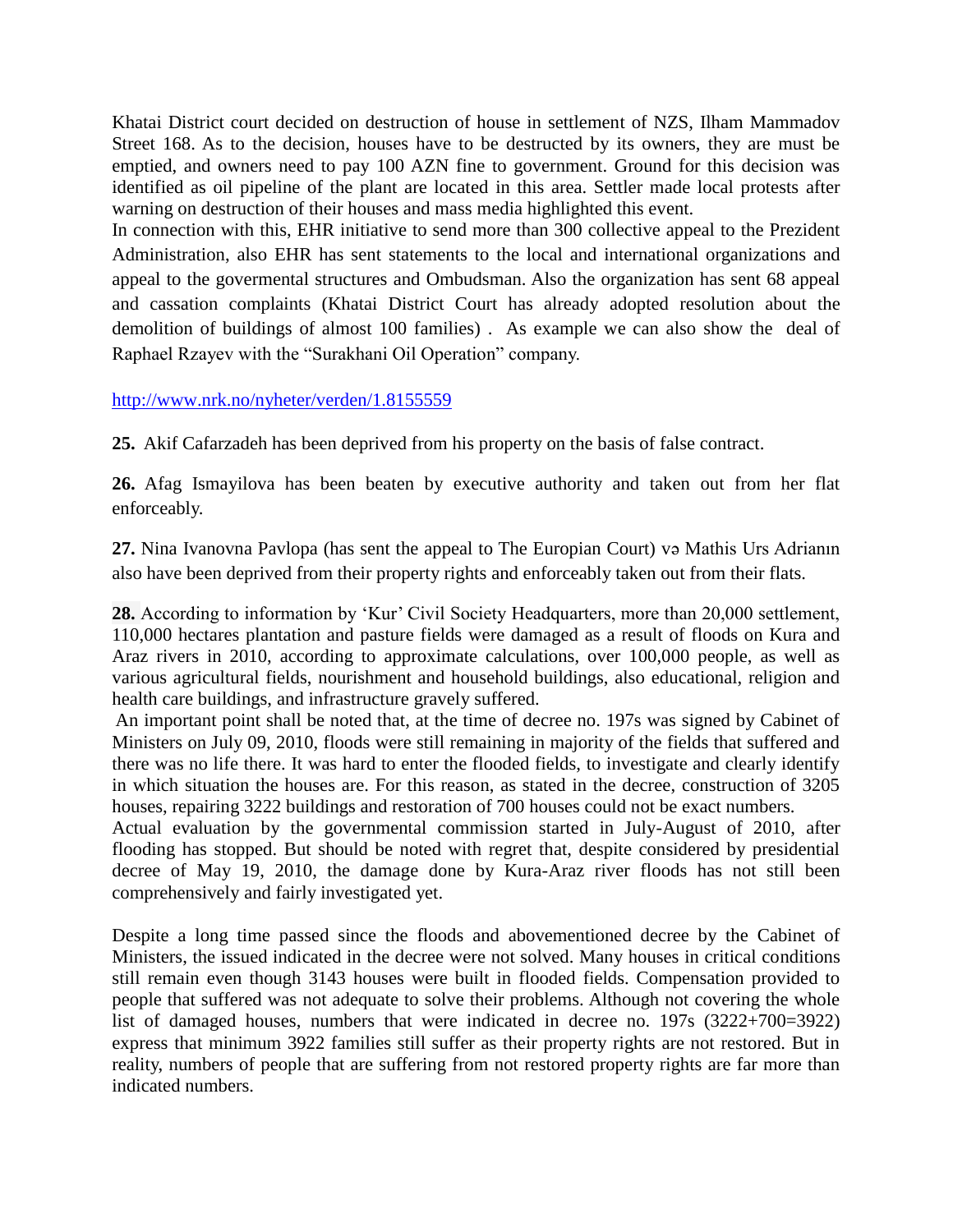In spite of a long time passed from the acceptance of this Decree, the issues indicated in it have not been resolved yet.

**29.** Entrepreneurs also face with difficulties while registering their properties. So, they are required illegal fees for registering by State Register Service for Real Estate and bureaucracy circumstances happen.

Furthermore, the fabrics belong to businessmen brothers Zulfugarli have been taken away, Nureddin Zulfugarli was detained in custody and as result of pressure declare off his property.

### **Paragraph 6.**

**Article 18.**Everyone has the right to freedom of thought, conscience and religion; this right includes freedom to change his religion or belief, and freedom, either alone or in community with others and in public or private, to manifest his religion or belief in teaching, practice, worship and observance.

**30.** Article 47 of the Constitution of the Republic of Azerbaijan stipulates that Everyone may enjoy freedom of thought and speech.

**31.** But taken into account the cases that 8 journalist are in prison, Idrak Abbasov was beaten, Xadija Ismayilova was blackmailed, it creates doubt of realizing this right.

**32.** The editor-in-chief of "Xayal TV" detained more than two weeks in Organized Crime Department of the Ministry of Internal Affairs.

**33.** Physical and psychological attacks against journalists are continuing in recent months.

Council for Center Television and Radio has been adopted decisions which can be considered a serious interference with television and radio program policy. So, Foreign television series, nonformal programs to promote marriage are banned.

**34.** Complaints and lawsuits have been filed against newspapers "Yeni Musavat", "Azadlig" and "Xural". The arrest of journalists has demanded. Amount of the compensation demanded from media during last 6 months was above 2, 600,000 AZN. Court decisions on the media is obliged to pay compensation of at least 91 000 AZN.

**35.** Journalist Anar garayli was arrested 10 days, a criminal case has been failed against press photographer Mehman Huseynov.

**36.** At least 35 journalists in the last 6 months faced with physical, psychological pressure, , technical obstacles. The number of cases of pressure was more than 45.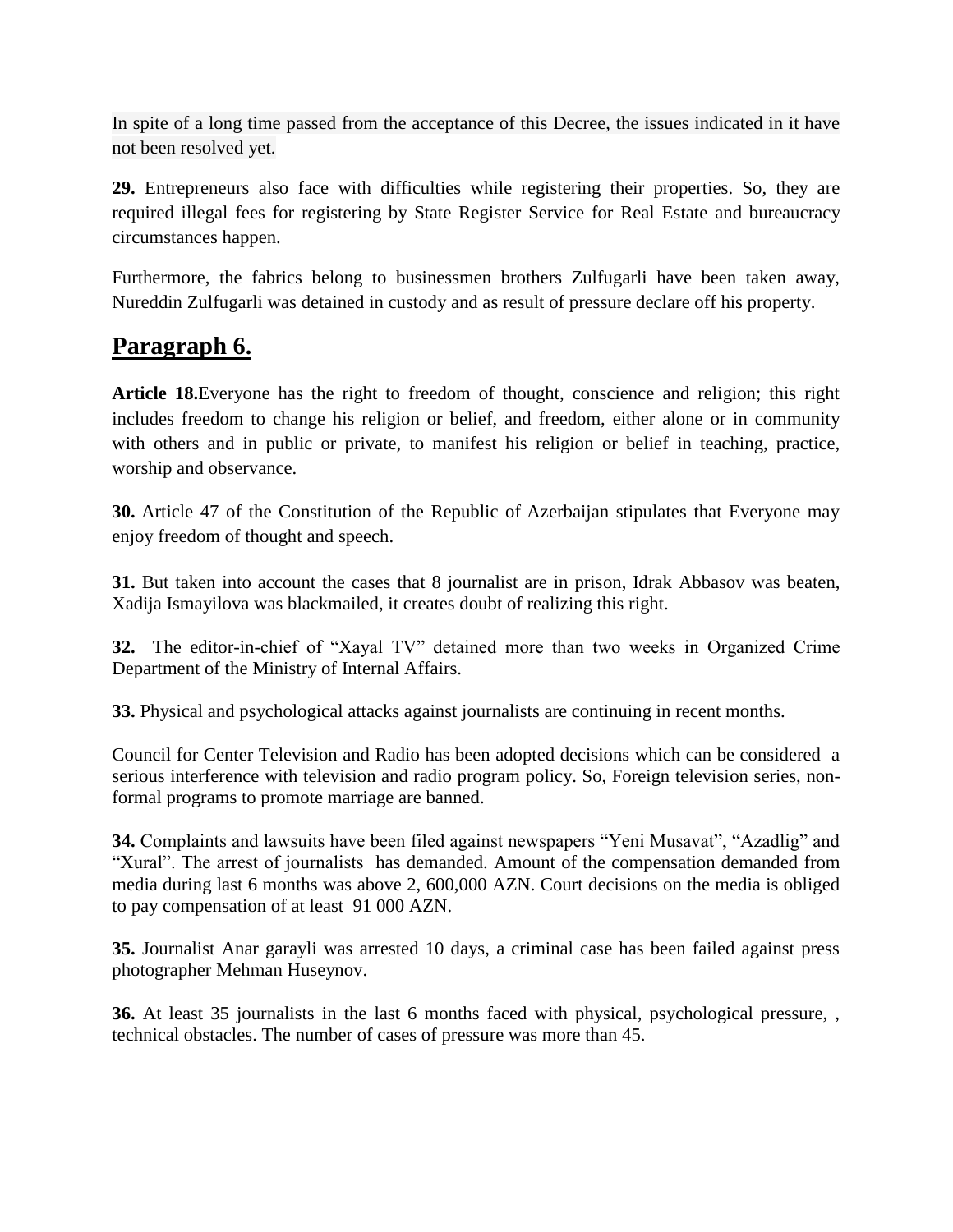**37.** Pursuant to Article 48 of the Constitution of the Republic of Azerbaijan Everyone enjoys the freedom of conscience everyone has the right to define his/her attitude to religion, to profess, individually or together with others, any religion or to profess no religion, to express and spread one's beliefs concerning religion. Everyone is free to carry out religious rituals, however this should not violate public order and contradict public morals.

**38**. Citizens of Iran Sabir Mehdi, Mahammad Said, Yusif Pur, Xoshdel were accused in mystification and deported from the country, because they listened to religious music.

## **Paragraph 7.**

**Article 20.**(1) Everyone has the right to freedom of peaceful assembly and association.

**39**. Pursuant to Article 58 of the Constitution of the Republic of Azerbaijan Everyone is free to join other people.

**40.** However, many of the of non-governmental organizations face different obstacles while state registration. Thus, the documents submitted to the Ministry of Justice for registration should be reviewed within 30 days and a certificate must be issued if there is no reason for refusal of registration. Unfortunately, at present, hundreds of NGOs are refused state registration without any reason.

**41.** Since 2006, the number of registered NGOs are decreasing: in 2006 548 NGOs, in 2007 361 NGOs, in 2008 246 NGOs, in 2009 162 NGOs, in 2010 124 NGOs were registered. In 2011, there was a slight increase in this amount (144 NGOs were registered).

**42.** Association of Women Lawyers was founded in 2006 and still has not been registered.

**43.** "Learning Democracy" Public Union appeal was rejected 7 times for registration. The majority of the grounds for refusal of registration of the Ministry of Justice, in essence, is not a ground for refusal of registration.

As other example we can show the unlegal cancellation of registration of The Norway House of the human rights.

**44.** The willfulness during registration of NGOs is not only stems from the law, but also from the lack of will and intention of the registering authority.

**45.** Pursuant to Article 49 of the Constitution of the Republic of Azerbaijan Everyone has the right for meetings. Everyone has the right, having notified respective governmental bodies in advance, peacefully and without arms, meet with other people, organize meetings, demonstrations, processions, place pickets.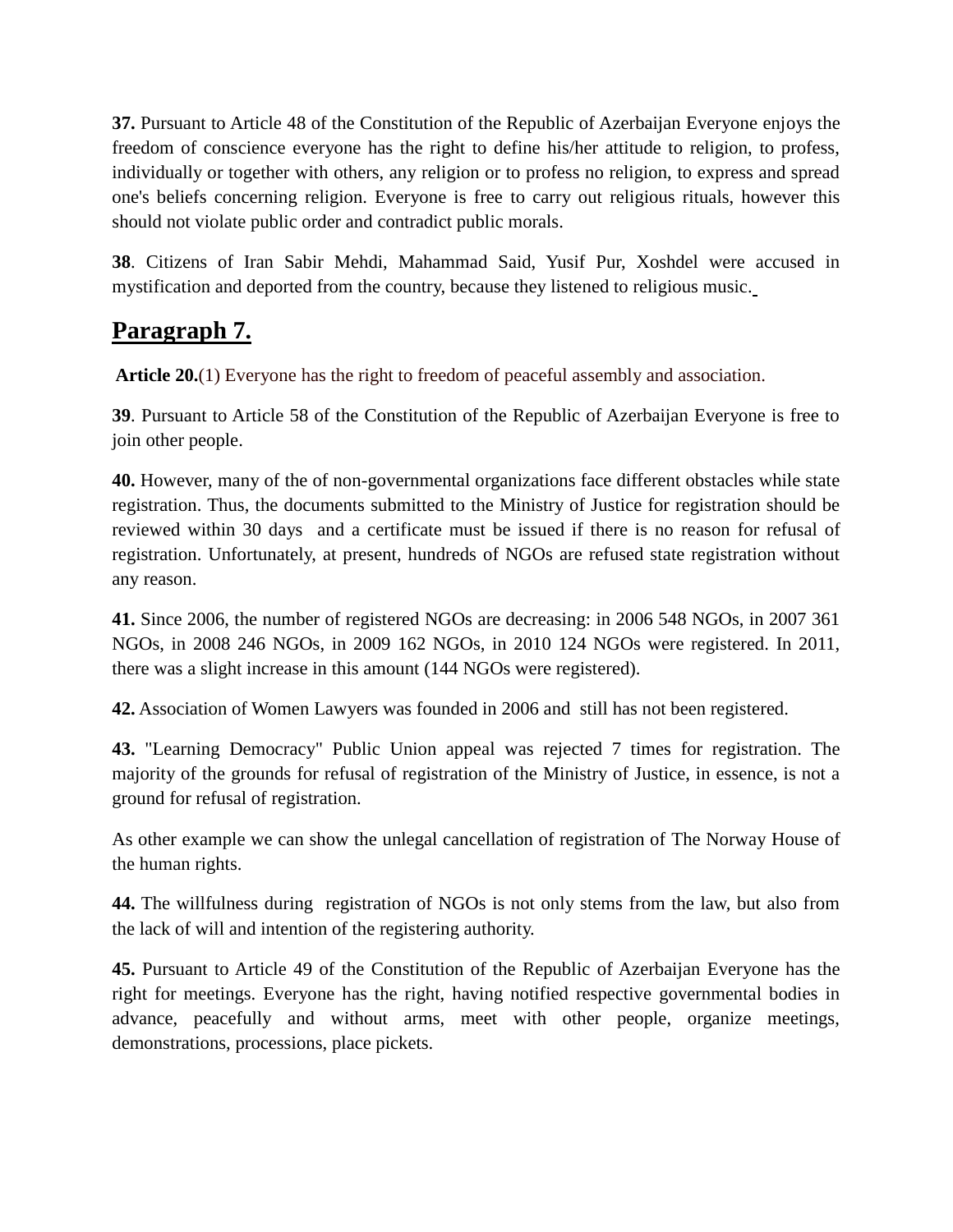**46.** March 17, 2012 in Baku, in the result of the meeting held by Youth Rights Protection Committee which was agreed with Baku City Executive Power Committee musician Jamal Ali, guitarist Natig Kamilov and speaker and a member of the "Nida" Citizens' Movement Etibar Salmanli were arrested. Please, see the link below:

<http://ehr-az.org/en/reports/statement-regarding-to-the-17-march-peaceful-protest>

**47.** A criminal case was filed against Mehman Huseynov who is coordinator of "Sign for Democracy" campaign and photo journalist of RATI that covered destruction of pickets by police authorities while Eurovision music contest held in Baku.

For more info please, see the links below:

<http://www.amnesty.org/en/library/info/EUR55/013/2012/en>

[http://www.amnesty.org/en/for-media/press-releases/azerbaijan-retaliates-against-eurovision](http://www.amnesty.org/en/for-media/press-releases/azerbaijan-retaliates-against-eurovision-democracy-activists-2012-06-14)[democracy-activists-2012-06-14](http://www.amnesty.org/en/for-media/press-releases/azerbaijan-retaliates-against-eurovision-democracy-activists-2012-06-14)

[http://www.hrw.org/news/2012/05/29/azerbaijan-peaceful-protest-crushed-ahead-eurovision](http://www.hrw.org/news/2012/05/29/azerbaijan-peaceful-protest-crushed-ahead-eurovision-final)[final](http://www.hrw.org/news/2012/05/29/azerbaijan-peaceful-protest-crushed-ahead-eurovision-final)

### **Paragraph 8.**

**Article 25.** (1) Everyone has the right to a standard of living adequate for the health and wellbeing of himself and of his family, including food, clothing, and housing and medical care and necessary social services, and the right to security in the event of unemployment, sickness, disability, widowhood, old age or other lack of livelihood in circumstances beyond his control.

**48.** Article 38 of the Constitution of the Republic of Azerbaijan stipulates that Everyone has the right for social protection on reaching specific age according to legislation, in case of illness, disability, loss of bread-winner in the family, due to unemployment and in other cases envisaged by legislation.

**49.** However, we can say that there are no conditions recovery centers for the disabled at the moment. In fact, the health and rehabilitation centers for the disabled built and created in recent years, there are not favorable conditions for the disabled people. Even bedding, toilet and bath, stairs in these centers are not designed for people with disabilities. Wheelchairs given to disabled people in each 4 yours are not qualified and a few months later become unusable (the government doesn"t provide us with the statistics) .

**50.** In addition, legislative acts that should ensure disabled people"s access to the labor market are still not exist. For example, there are some barriers to disabled people who want to practice entrepreneurial activity. The equipment of the Karabakh war invalid Abbasov Raphael destined for lemonade workshop has been unduly detained.